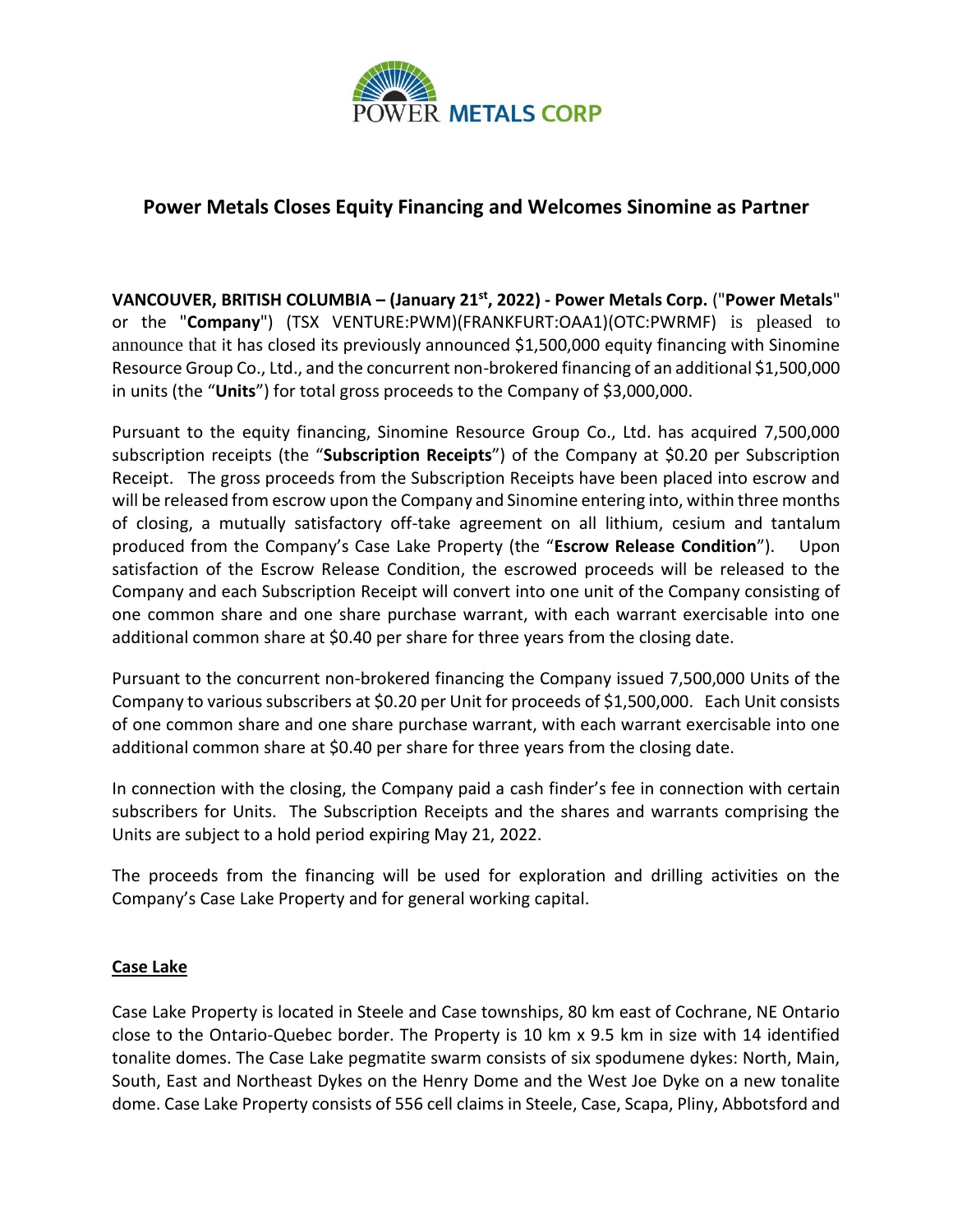

Challies townships, Larder Lake Mining Division. The Case Lake Property is owned 100% by Power Metals Corp.

## **About Power Metals Corp.**

Power Metals Corp. is a diversified Canadian mining company with a mandate to explore, develop and acquire high quality mining projects. We are committed to building an arsenal of projects in both lithium and high-growth specialty metals and minerals. We see an unprecedented opportunity to supply the tremendous growth of the lithium battery and clean-technology industries. Learn more at www.powermetalscorp.com

ON BEHALF OF THE BOARD,

*Johnathan More, Chairman & Director*

*Neither the TSX Venture Exchange nor its Regulation Services Provider (as that term is defined in policies of the TSX Venture Exchange) accepts responsibility for the adequacy or accuracy of the content of this news release.*

*No securities regulatory authority has either approved or disapproved of the contents of this news release. The securities being offered have not been, and will not be, registered under the United States Securities Act of 1933, as amended (the "U.S. Securities Act"), or any state securities laws, and may not be offered or sold in the United States, or to, or for the account or benefit of, a "U.S. person" (as defined in Regulation S of the U.S. Securities Act) unless pursuant to an exemption therefrom. This press release is for information purposes only and does not constitute an offer to sell or a solicitation of an offer to buy any securities of the Company in any jurisdiction.*

Power Metals Corp. Johnathan More 646-661-0409 info@powermetalscorp.com

## **Cautionary Note Regarding Forward-Looking Information**

*This press release contains forward-looking information based on current expectations, including the use of funds raised under the Offering. These statements should not be read as guarantees of future performance or results. Such statements involve known and unknown risks, uncertainties and other factors that may cause actual results, performance or achievements to be materially different from those implied by such statements. Although such statements are based on management's reasonable assumptions, Power Metals assumes no responsibility to update or revise forward-looking information to reflect new events or circumstances unless required by law.*

*Although the Company believes that the expectations and assumptions on which the forwardlooking statements are based are reasonable, undue reliance should not be placed on the forward-looking statements because the Company can give no assurance that they will prove to be correct. Since forward-looking statements address future events and conditions, by their very*